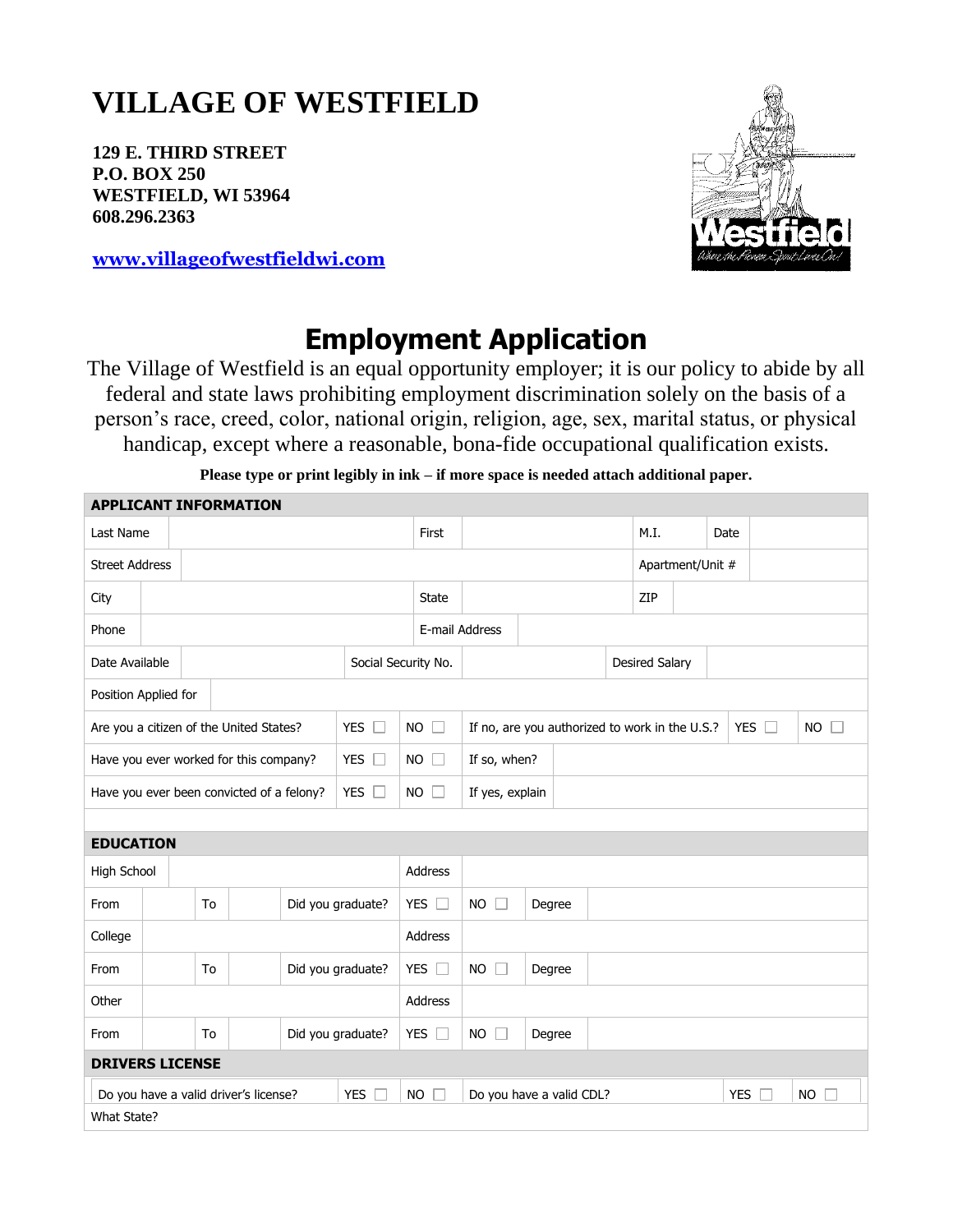| <b>REFERENCES</b>                                                                           |                                                          |  |                        |                        |                  |  |  |  |  |  |
|---------------------------------------------------------------------------------------------|----------------------------------------------------------|--|------------------------|------------------------|------------------|--|--|--|--|--|
| Please list three professional references.                                                  |                                                          |  |                        |                        |                  |  |  |  |  |  |
| Full Name                                                                                   |                                                          |  |                        | Relationship           |                  |  |  |  |  |  |
| Company                                                                                     |                                                          |  |                        | Phone                  |                  |  |  |  |  |  |
| Address                                                                                     |                                                          |  |                        |                        |                  |  |  |  |  |  |
| Full Name                                                                                   |                                                          |  |                        | Relationship           |                  |  |  |  |  |  |
| Company                                                                                     |                                                          |  |                        | Phone                  |                  |  |  |  |  |  |
| Address                                                                                     |                                                          |  |                        |                        |                  |  |  |  |  |  |
| Full Name                                                                                   |                                                          |  |                        | Relationship           |                  |  |  |  |  |  |
| Company                                                                                     |                                                          |  |                        | Phone                  |                  |  |  |  |  |  |
| Address                                                                                     |                                                          |  |                        |                        |                  |  |  |  |  |  |
| PREVIOUS EMPLOYMENT - IF AVAILABLE PLEASE ATTATCH YOUR RESUME TO THIS APPLICATION           |                                                          |  |                        |                        |                  |  |  |  |  |  |
| Company                                                                                     |                                                          |  |                        | Phone                  |                  |  |  |  |  |  |
| Address                                                                                     |                                                          |  |                        | Supervisor             |                  |  |  |  |  |  |
| Job Title                                                                                   |                                                          |  | <b>Starting Salary</b> | Ending Salary \$<br>\$ |                  |  |  |  |  |  |
| Responsibilities                                                                            |                                                          |  |                        |                        |                  |  |  |  |  |  |
| From                                                                                        | To<br>Reason for Leaving                                 |  |                        |                        |                  |  |  |  |  |  |
| May we contact your previous supervisor for a reference?<br>YES $\square$<br>$NO$ $\square$ |                                                          |  |                        |                        |                  |  |  |  |  |  |
| Company                                                                                     | Phone                                                    |  |                        |                        |                  |  |  |  |  |  |
| Address                                                                                     |                                                          |  |                        | Supervisor             |                  |  |  |  |  |  |
| Job Title                                                                                   |                                                          |  | <b>Starting Salary</b> | \$<br>Ending Salary \$ |                  |  |  |  |  |  |
| Responsibilities                                                                            |                                                          |  |                        |                        |                  |  |  |  |  |  |
| From                                                                                        | Reason for Leaving<br>To                                 |  |                        |                        |                  |  |  |  |  |  |
|                                                                                             | May we contact your previous supervisor for a reference? |  | YES $\square$          | $NO$ $\Box$            |                  |  |  |  |  |  |
| Company                                                                                     |                                                          |  |                        | Phone                  |                  |  |  |  |  |  |
| Address                                                                                     |                                                          |  |                        | Supervisor             |                  |  |  |  |  |  |
| Job Title                                                                                   |                                                          |  | \$                     |                        | Ending Salary \$ |  |  |  |  |  |
| Responsibilities                                                                            |                                                          |  |                        |                        |                  |  |  |  |  |  |
| From                                                                                        | Reason for Leaving<br>To                                 |  |                        |                        |                  |  |  |  |  |  |
|                                                                                             | May we contact your previous supervisor for a reference? |  | YES $\square$          | $NO$ $\Box$            |                  |  |  |  |  |  |
| COMMENTS - List any comments, special skills or qualifying statements you care to make:     |                                                          |  |                        |                        |                  |  |  |  |  |  |